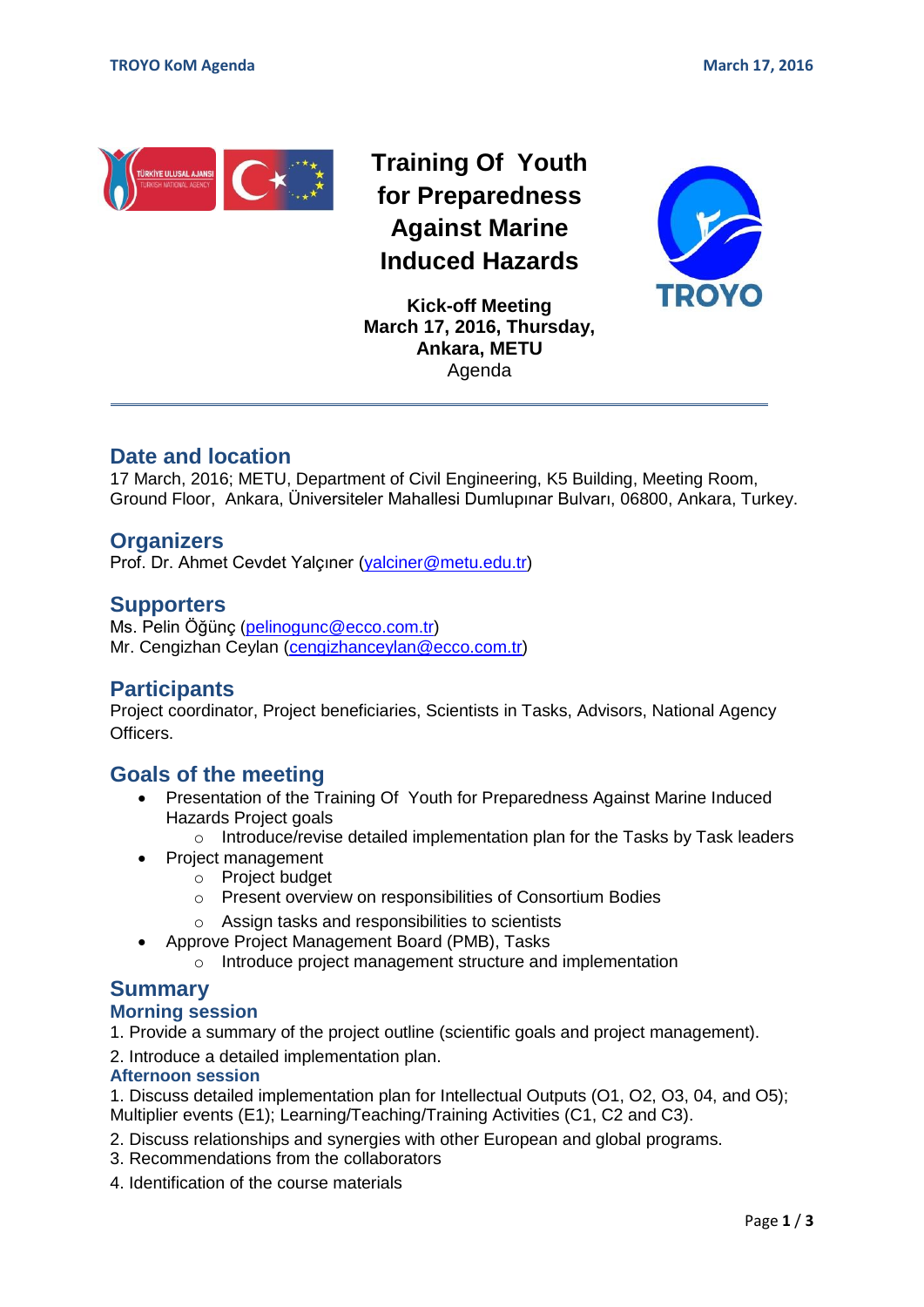5. Project Management Board (PMB)

6. Recommendations for TROYO web site

# **17 March: Morning session**

| <b>Time</b>        | <b>Title</b>                                                                                                                                                                                                                              | <b>Presenter/Leader</b>                                                     |  |
|--------------------|-------------------------------------------------------------------------------------------------------------------------------------------------------------------------------------------------------------------------------------------|-----------------------------------------------------------------------------|--|
| 09:00-09:30        | Arrivals and refreshments                                                                                                                                                                                                                 |                                                                             |  |
| 09:30-09:45        | Opening and welcoming                                                                                                                                                                                                                     | <b>METU</b>                                                                 |  |
| 09:45-11:00        | General outline of the project<br>Project objectives and structure<br>Timetable<br><b>Budget</b><br><b>Discussions</b>                                                                                                                    | <b>Ahmet C Yalciner</b><br>Ahmet C. Yalciner and<br><b>Cengizhan Ceylan</b> |  |
|                    |                                                                                                                                                                                                                                           | METU, ECCO, IPMA, UC,<br><b>SBR</b>                                         |  |
| 11:00-11.30        | Coffee break and Group Photo                                                                                                                                                                                                              |                                                                             |  |
| 11:30-12.30        | General discussions on tasks<br>Implementation plan for<br>activities of TROYO<br>Intellectual Outputs (O1, O2,<br>O3, 04, and O5);<br>Multiplier events (E1);<br>Learning /Teaching/Training<br>$\bullet$<br>Activities (C1, C2 and C3). | <b>METU, ECCO, IPMA, UC,</b>                                                |  |
| <b>Discussions</b> |                                                                                                                                                                                                                                           | <b>SBR</b>                                                                  |  |
| 12:30-14:00        | Lunch                                                                                                                                                                                                                                     |                                                                             |  |

# **17 March: Afternoon session**

| <b>Time</b> | <b>Title</b>                                                                                               | <b>Presenter/Leader</b>                    |  |
|-------------|------------------------------------------------------------------------------------------------------------|--------------------------------------------|--|
| 14:00-15:00 | Implementation Plan, Project<br>Management and Review on the role<br>of partners                           | <b>METU, ECCO, IPMA, UC,</b><br><b>SBR</b> |  |
| 15:00-15:30 | Round table: relationships with other<br>projects and synergies with other<br>European and global programs | <b>METU, ECCO, IPMA, UC,</b><br><b>SBR</b> |  |
| 15.30-16:00 | Coffee break                                                                                               |                                            |  |
| 16:00-16:30 | Identification of the course materials                                                                     | <b>METU, ECCO, IPMA, UC,</b><br><b>SBR</b> |  |
| 16:30-17:00 | Plan for future meetings                                                                                   | METU, ECCO, IPMA, UC,<br><b>SBR</b>        |  |
| 17:00       | <b>Closing</b>                                                                                             |                                            |  |
| 19.00       | Dinner at Gaga Manjero                                                                                     | <b>All Participants</b>                    |  |

# **18 March: Farewell**

| Morning and onward | Departures |
|--------------------|------------|
|--------------------|------------|